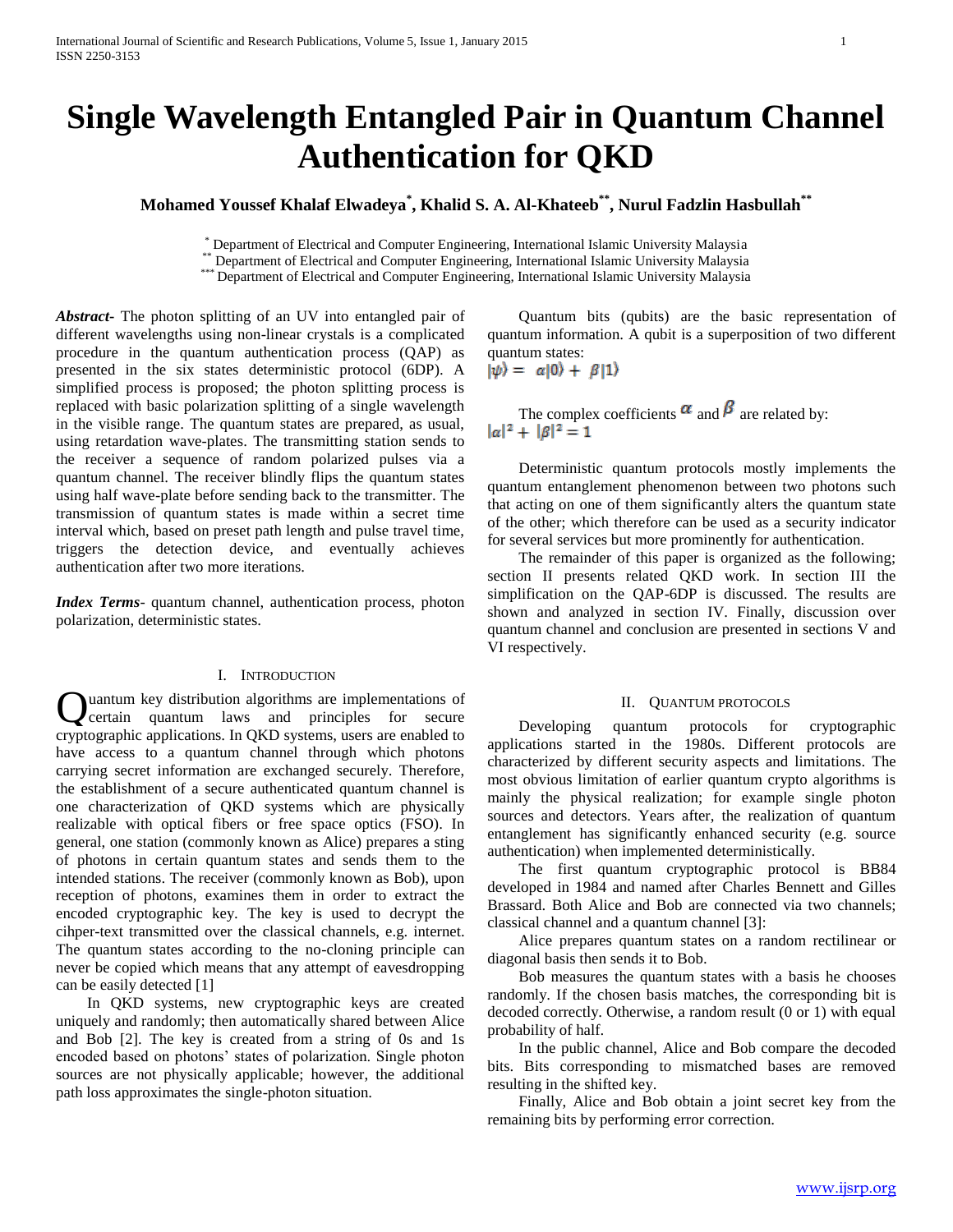BB84 exhibit absolute security to most attacks. However, the realization of single photon sources and detectors is still unavailable. Moreover, the quantum communication system is limited to only few thousands bits per second.

 In 1991 Artur Ekert [4], proposed a protocol using EPR (Einstein-Podolsky-Rosen) entangled photons" state. An entangled pair of photons hitting two detectors, the measurement gives opposite 100% correlated polarizations.

 The entangled photons can be generated by Alice, Bob or a trusted third party such that each station eventually posses one of the entangled photons. The main advantage of the protocol is that the security characterization is realized once the correlation between the entangled photons is maintained. Any attempt to eavesdrop destroys the photons correlation.

 Subhash Kak [5], suggests the development of quantum crypto algorithm in which the security is based on the quantity of photons being exchanged during a QKD session. The proposed scheme is (p-k-n) where p is the security threshold of the number of exchanged photons. If the number falls between p and k, the security is partial. Finally, all actions are aborted if the number of photons exceeds k. Single photon sources are not required, which results in longer distances of communications. However, this approach is yet to be much more investigated for theoretical security and practical implementation.

 Boyer et al [6] proposed the BKM deterministic quantum scheme a semi-passive Bob. Bob"s access to the quantum channel is limited to only acting on photons it receives; i.e. Pass or flip using the identity operator or the NOT operator, respectively. The merits of this approach are; first, quantum sources and detectors are not required in all stations. Second, the protocol provides a simple algorithm for quantum secure direct communication (QSDC) with "pass" or "flip" as "0" bit or "1" bit corresponding operators, respectively. Although the BKM scheme with semi-classical receiver exhibits secure nature and efficient performance, the technological support of the optical equipments is still slow-advancing.

 Unlike BKM, the LM05 protocol [7], describes Bob as the one who prepares quantum states in one of the four linear polarizations (rectilinear or diagonal bases) and then transmit them to the other station, Alice. A bit is decoded based on which quantum operator Alice has used. If it acted on using the identity operator, decoded bit is "0". On the other hand, bit "1" is decoded if the NOT operator iY was applied on the photons by Alice. After that, Bob measures the quantum states using the same settings in the preparation stage. The decoded string of bits creates the cryptographic key. This protocol is characterized by a deterministic performance. However, the algorithm is reported to be vulnerable against photon number splitting (PNS) type of attacks.

 The six states deterministic protocol (6DP) [8] describes a quantum channel authentication scheme where one station decodes deterministically based on the quantum operation that has been implemented by the other station. In 6DP, Bob prepares an entangled pair of photons; in different wavelengths and bases, then sends them to Alice. Alice acts on the photons blindly and sends them back to Bob"s which upon reception examines them using the same preparation settings. Finally, Bob will decide deterministically what operator has been used on the photons by Alice. If the correlation measurement between the prepared and

received photons is valid within the secret time interval, the channel is authenticated which enables the key distribution process to begin afterwards. Otherwise the process is aborted. However, the QAP scheme of the 6DP requires a second harmonic generation (SHG) process which results in a complicated and high-cost implementation.

## III. SIMPLIFICATION PROCEDURE

 The first step in the simplification process is the use of single wavelength in a similar way as proposed by Lucamarini [9]. The result is four possible quantum states of preparation:

$$
|z + \rangle = |0\rangle = \begin{pmatrix} 1 \\ 0 \end{pmatrix}
$$
  
\n
$$
|z + \rangle = |0\rangle = \frac{1}{\sqrt{2}} \begin{pmatrix} 1 \\ 1 \end{pmatrix}
$$
  
\n
$$
|z - \rangle = |1\rangle = \begin{pmatrix} 0 \\ 1 \end{pmatrix}
$$
  
\n
$$
|x - \rangle = |1\rangle = \frac{1}{\sqrt{2}} \begin{pmatrix} 1 \\ -1 \end{pmatrix}
$$

 Alice receives the quantum states and operates on them blindly before she sends them back to Bob. This algorithm exhibits unconditional security according to the author who has also suggested a possible experimental setup [10]. However, complicated and costly type II down conversion process using non-linear crystals such as Beta Barium Borate (BBO3) in the preparation stage is applied. Moreover, the optical fiber as a quantum channel is used which creates the issue of optical activity which severely alters the polarization state of incident light pulses because they experience two different refractive indices (the simplification procedure in this paper uses an FSO quantum channel). Finally, Lucamarini did not specifically provide a mechanism for quantum authentication process (QAP) in his experiment.

 The flipping of the quantum state is physically realized using a half-wave plate which rotates the polarization by 90 degrees as it causes a phase shift of 180 degrees between the components of the incident light. This occurs if it is oriented at 45 degrees. If it is oriented to either of its principal axes, the plate becomes transparent to all incident states of polarization. Bob prepares two states of polarization of the same wavelength, one after another:

$$
\hat{x} = \begin{pmatrix} 0 & 1 \\ 1 & 0 \end{pmatrix} \qquad \qquad \hat{z} = \begin{pmatrix} 1 & 0 \\ 0 & -1 \end{pmatrix}
$$

#### **TABLE I. Quantum states of different quantum baisis**

| Q. Basis | ΙW                  | lψ<br>$^{+}$             |
|----------|---------------------|--------------------------|
| ÷        | υ<br>$ z-\rangle =$ | $ z + \rangle = \langle$ |
| £        |                     |                          |

*A. Flowchart*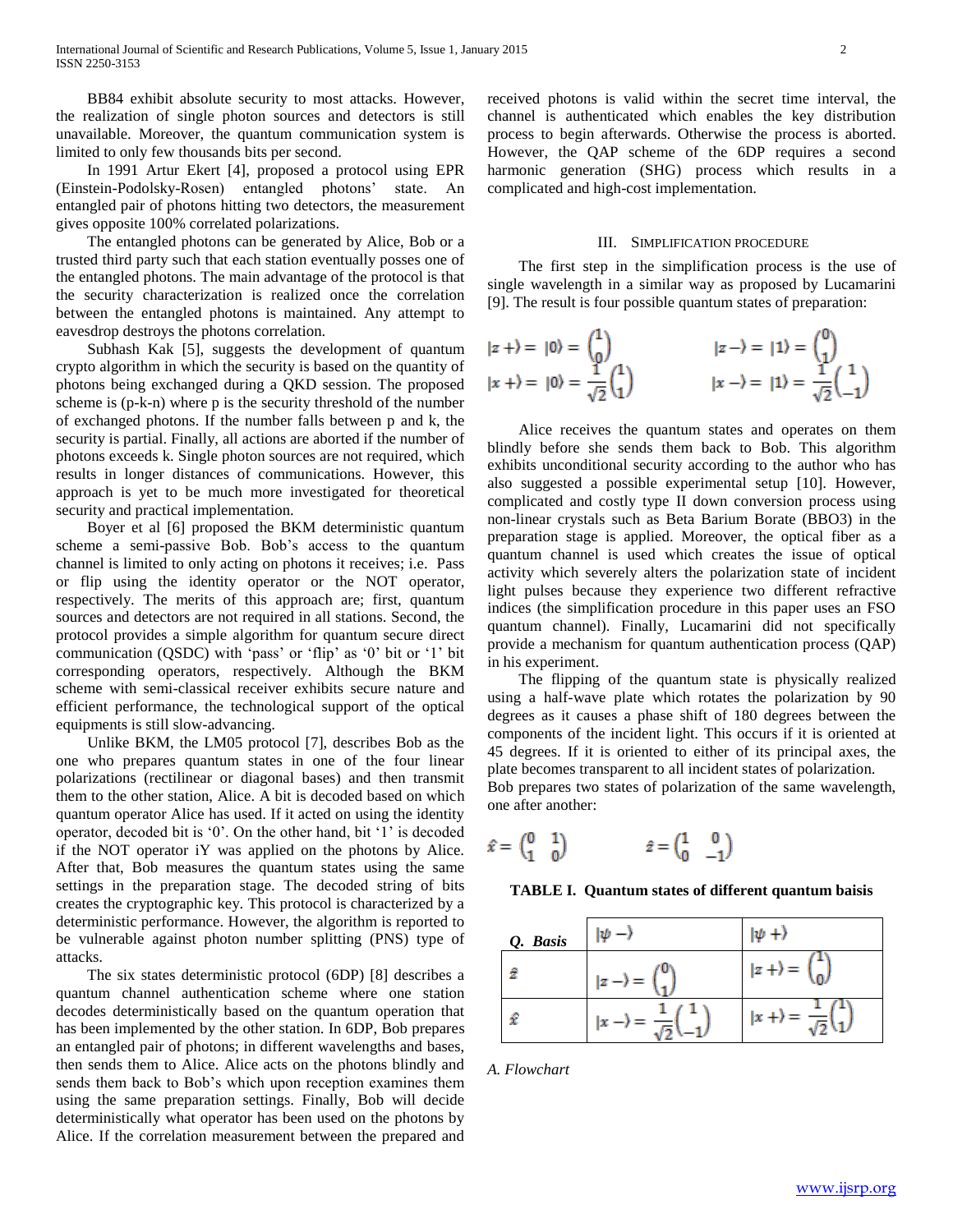

 For a QAP session, Alice blindly flips the state of polarization of any photon she receives using the universal NOT gate  $\mathbf{i}Y$ . On the other hand, if the session is for QSDC, the identity operator  $I$  is introduced for passing the polarization without flipping (encode bit '0') while the universal NOT gate is used for flipping (encode bit '1').

$$
iY = \begin{pmatrix} 0 & -i \\ i & 0 \end{pmatrix} \qquad \qquad I = \begin{pmatrix} 1 & 0 \\ 0 & 1 \end{pmatrix}
$$

 Bob measures the photons using the exact same settings in the preparation stage. Next, he finds out deterministically which operator has been used by Alice. This process is repeated thrice to ensure authentication before the key distribution process takes place.

**TABLE II. Operators for encoding bits '1' or '0'**

|       |         | iY              |
|-------|---------|-----------------|
| ź     | pass    | flipped         |
| £     | pass    | flipped         |
| Code: | $\eta'$ | $\cdot$ $\cdot$ |

*B. First Simplification* 

 In the original setup of QAP-6DP, the SHG provides two wavelengths [11]. Consequently, dichroic beam splitting is essential in the preparation process. Moreover, interference filtering is needed upon detection. Two half wave plates are placed in Alice"s station; one for each wavelength. Moreover, Bob needs more single photon detectors.

 Figure 1 shows the first simplification. a visible laser pulse is initiated within a secret random time interval. A quarter-wave plate is used to set laser polarization to circular polarization. Then, a set of mirrors placed precisely for timing control direct the beam to the Glan Thompson Polarizer (GTP) for beam polarization splitting. Each component (V or H) is then manipulated using wave-plates.



**Figure 1: First simplification: neglecting the BBO3, DBSs, and Ifs**

# *C. Second Simplification*

 Figure 2 shows that the detection settings in Bob are replaced with a quarter wave-plates such that the incoming circularly polarized states are transformed back to linearly polarized states. This allows Bob to check deterministically whether Alice flipped or did not flip the quantum state:



**Figure 2: Second simplification: replacing Bob's detection side with a QP**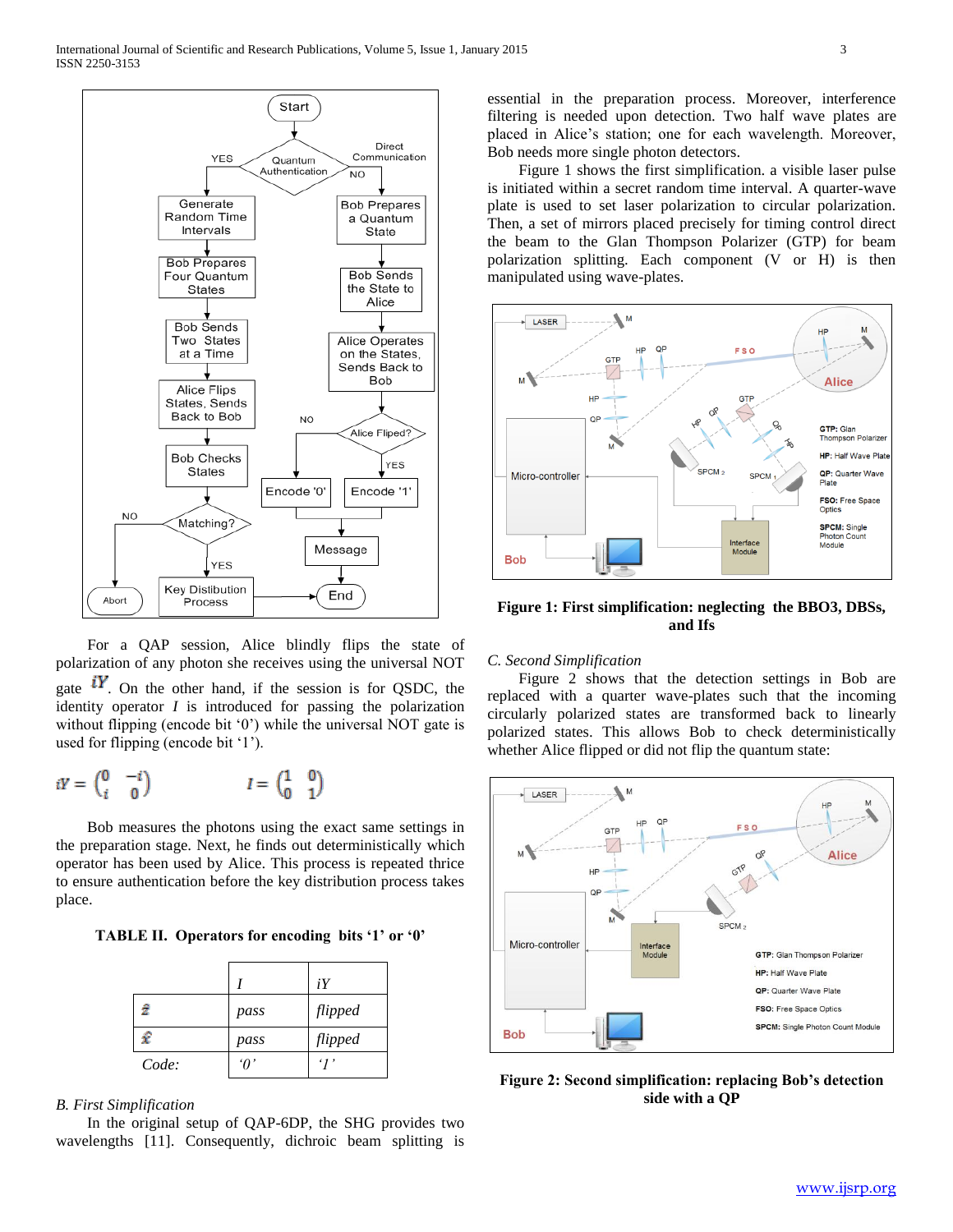International Journal of Scientific and Research Publications, Volume 5, Issue 1, January 2015 4 ISSN 2250-3153

# IV. EXPERIMENTAL RESULTS AND ANALYSIS

 The experimental setup for the simplified QAP procedure is governed by a MATLAB code which generates the real time charts of one authentication session as well as controlling the various components in the implementation environment such as the laser, photodiodes and Arduino Uno.

 Figure 3 is a real time plot of coincidence measurement which correlates the horizontal polarization passed through a transparent HWP/ 90 then through a quarter wave-plate set at 45 degrees resulting in a circular polarization. The amplitude represents the light intensity response by the photo-sensor in units of luminous emittance (lux)



**Figure 3: Photon response of prepared state (H-CP)**

 Similarly, the polarization beam splitter (PBS) is oriented such that the outgoing beam is linearly polarized vertical (LPV). The real time chart of the coincidence measurement is taken in a different time interval of 40s. The LPV pulse is changed to LPH by the HWP/45. Then changed again to circular polarized by the QWP/45. It can be highlighted that the response varies in amplitude from very close to the prepared quantum state to sometimes slightly below half the luminance of the prepared pulse. This can be justified by the path loss that the beam experiences (1m) However; the average response indicates strongly valid correlation.



**QWP/45**

#### V. QUANTUM CHANNEL

 A very suitable medium for photonic signals exchange is an optical fiber. Optical fiber repeaters are placed every 32 km which serves for wider areas of communications. However, optical fibers are subjected to optical and thermal activities significantly deform the states of polarization of light pulse launched into the fiber. That is; when the beam of light is launched into the optical fiber, linearly polarized states changes to elliptical states of polarization. The reason behind this is the existence of two different indices of refraction. The result is shifted components; fast component (experiencing the smaller refractive index) and slow component (experiencing the larger refractive index). The phase shift changes the original polarization from linear to elliptical. The elliptical polarization is examined such that it provides information indicating the original polarization.

 Birefringence results in breaking the launched beam to its fundamental components with different relative phase shifts and amplitude:

$$
E_x = E_{0x} \cos(kz - \omega t) \qquad E_y = E_{0y} \cos(kz - \omega t + \varepsilon)
$$

The elliptically polarized state introduces an angle  $\alpha$  which determines the amount of rotation of the ellipse from the fundamental *x-y* coordinates:

$$
\alpha = \frac{1}{2} \tan^{-1} \left( \frac{2E_{0x} E_{0y} \cos \varepsilon}{E_{0x}^2 - E_{0y}^2} \right)
$$

When  $\alpha$  is zero or  $\varepsilon$  is 90°; the ellipse principal axes aligns with the fundamental *x-y* coordinates. The analysis of the received ellipse together with the use of a quarter wave-plate gives information about the original transmitted linearly polarized light. Generally, a quarter wave-plate transforms the elliptically polarized light to linear by introducing retardation delay of 90 degrees.

Furthermore, the analysis of the ellipse (ellipsometry) can be used to initially launch an elliptically polarized light into the optical fiber, knowing that a linearly polarized light is going to